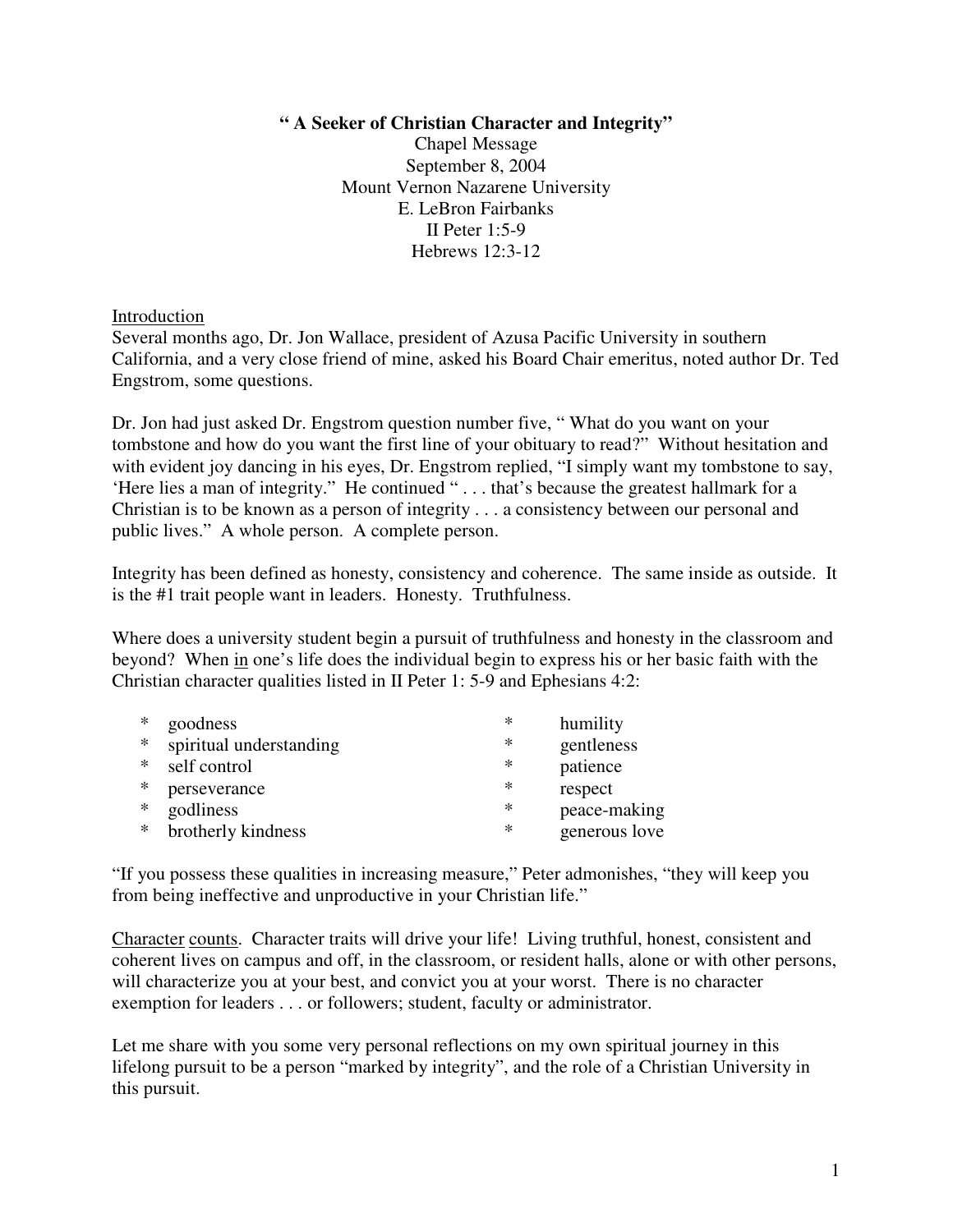Very early one September morning in 1960, a group of recent high school graduates from southeastern Florida departed from Ft. Lauderdale First Church of the Nazarene on a church bus for Nashville, Tennessee. It was a very long trip to Trevecca Nazarene College. Those were the days without interstate highways throughout Florida, Georgia, or Tennessee.

At Trevecca, I developed an insatiable lifelong desire to learn. My grades improved each quarter. I learned how to think and study. My years at Trevecca turned me around for which I am still profoundly grateful. And I was challenged to live a life of integrity. Personal integrity was expected. Academic dishonesty was unacceptable. I began in those undergraduate years a lifelong pursuit of Christian character development.

Something very significant happened to me spiritually in my sophomore year. I remember the date - January 17, 1962. Revival services were being held on campus. In some way, God gripped my heart through the singing and preaching. I remember going to my room following the service. I made a little altar out of a milk carton box. That night I was sanctified through and through. I came to the point of saying to God, "If I am going to be a Christian, I want to be the best Christian I can. I don't want to play games. I don't want to go halfway. Here's my life. Translate my testimony of faith to integrity in life. I want my words spoken and deeds done to flow from what I believe and affirm." From the depth of my heart, that night, and by the grace of God, I spoke a "forever yes!" to God the Father, Son, and Holy Spirit.

A biblical passage came to me during this spiritual encounter that has truly been my life verse. "Whoever wants to save his life will lose it, but whoever loses his life for Me will find it." (Matthew 16:25)

Anne and I were married in the summer of 1962! It seems like we were in graduate programs from the time of college graduation in 1964 until 1978 when I completed a doctoral program and Anne and I moved to the European Nazarene College near Shaffhausen, Switzerland. Then on to the Asia Pacific Nazarene Theological Seminary in Manila, the Philippines for six years. And it's very hard to believe that we have now completed 15 years at MVNU.

As I look back upon my years as a Christian, I think I've learned a few things about a life-long pursuit of Christian character and integrity. Let me mention two:

**Insight #1.** I've learned that saying, "Yes, Lord," is really a once-and-for-all response with daily implications. I said it and I meant it for all eternity in 1962, but I've had to come back and say it again and again as new character and integrity issues have come across my path.

This prayer and response is just as real and personal today as it was in 1962 when, by God's grace, I first said "Yes, Lord" to Your will and to Your way.

When I really began to allow God to lead and guide me and I began to be responsive to His promptings in my life, His paths led me in ways that I could not even conceive when I said that simple, if not naive, "Yes, Lord." My life since that time has been increasingly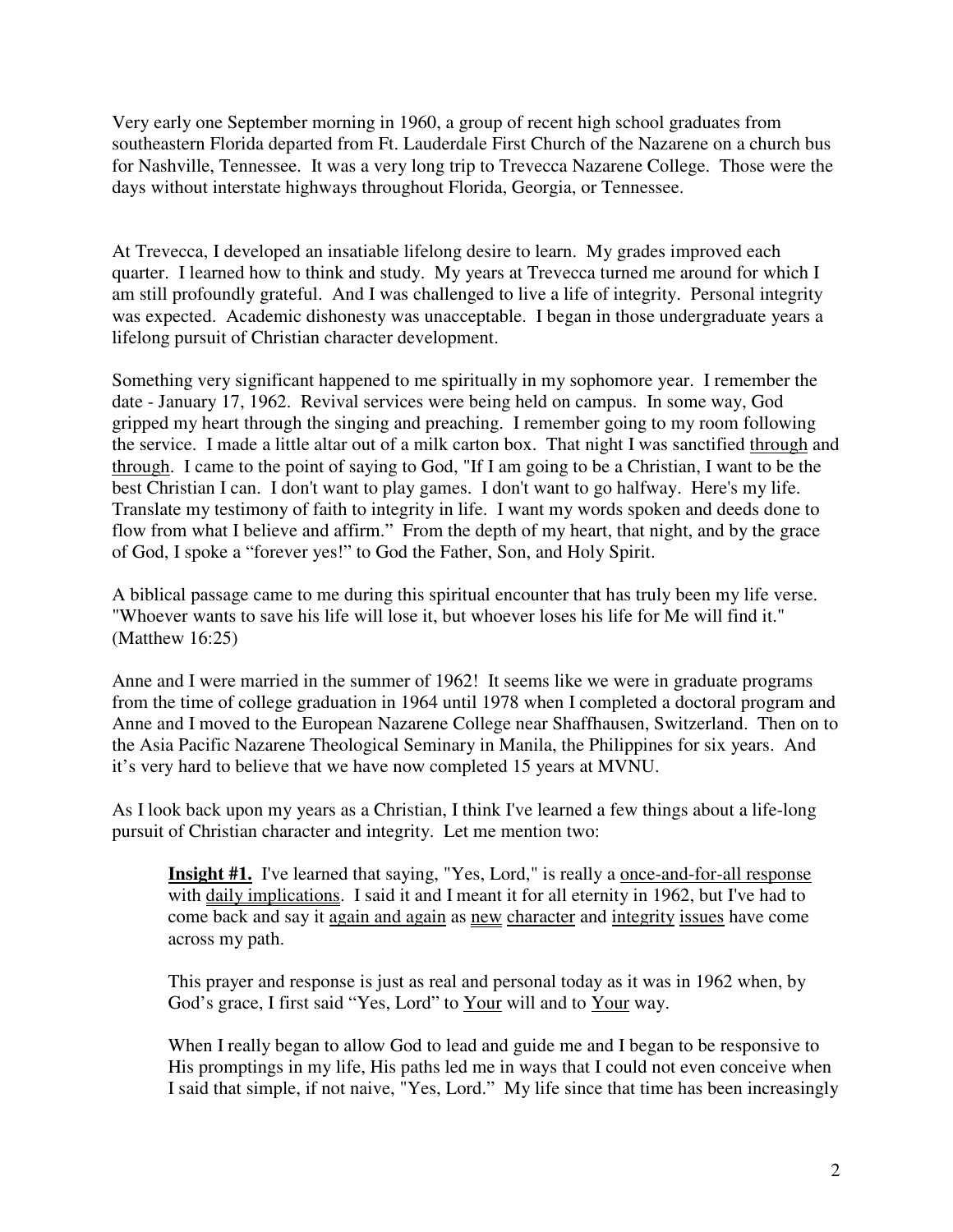filled with meaning, purpose, fulfillment, significance, direction, and value. With profound gratitude to God, and humbly before God, I testify to you that my life has been increasingly "marked by integrity." To God be the glory.

Christian integrity speaks of someone who has taken the principles that govern his or her life - the Holy Scriptures - and increasingly integrated them into every area of his or her life. Honesty, truthfulness, consistency and coherence increasingly define our words and deeds.

**Remember Insight #1**. "Yes, Lord," is a once for all response to God with daily implications as new character and integrity issues come across my path.

**Insight #2.** Regarding this life-long pursuit of Christian character and integrity: God is more interested in my character than in my comfort.

Hebrews 12:5-12 tells us that God disciplines us in order to produce in our very lives the character qualities He identifies as important for his children. He desires to develop within us these Christian character qualities of truthfulness, humbleness, gentleness, loving kindness and peacemaking . . . in order to make us more effective in our calling. I have learned much from the Hebrews passage regarding the relationship between God's discipline and Christian character development.

Consider this: God disciplines us to develop our character (reputation, quality of life, moral firmness) Why? Because He loves us and wants us to mature and develop in our Christian faith.

Comparison is made with an earthly father who trains us, doing the best he knows how. (Heb. 12:7-10, esp. v. 10) If God didn't love and care for us, He wouldn't bother to discipline us. God's training and discipline of us is always right.

There are qualities in our lives that need building or strengthening, and without God's discipline, we remain stunted in our growth in grace. Remember, God disciplines us to develop our character.

Character development is often painful. Parents of children often say, during periods of discipline, "I wish I did not have to do this but…" and "This hurts me more than it does you." And, for us who receive the discipline, there is a tendency for us to say in the midst of hurt, "Why me?" and "What if?"

Slowly I have come to see that God permits people, circumstances and situations to cross our path to teach us lessons about ourselves that are often very painful. He sometimes uses teachers, roommates, colleagues and people who are very different from us to "teach" us lessons we need to learn about faith and life if we are to continue to grow and mature as Christians.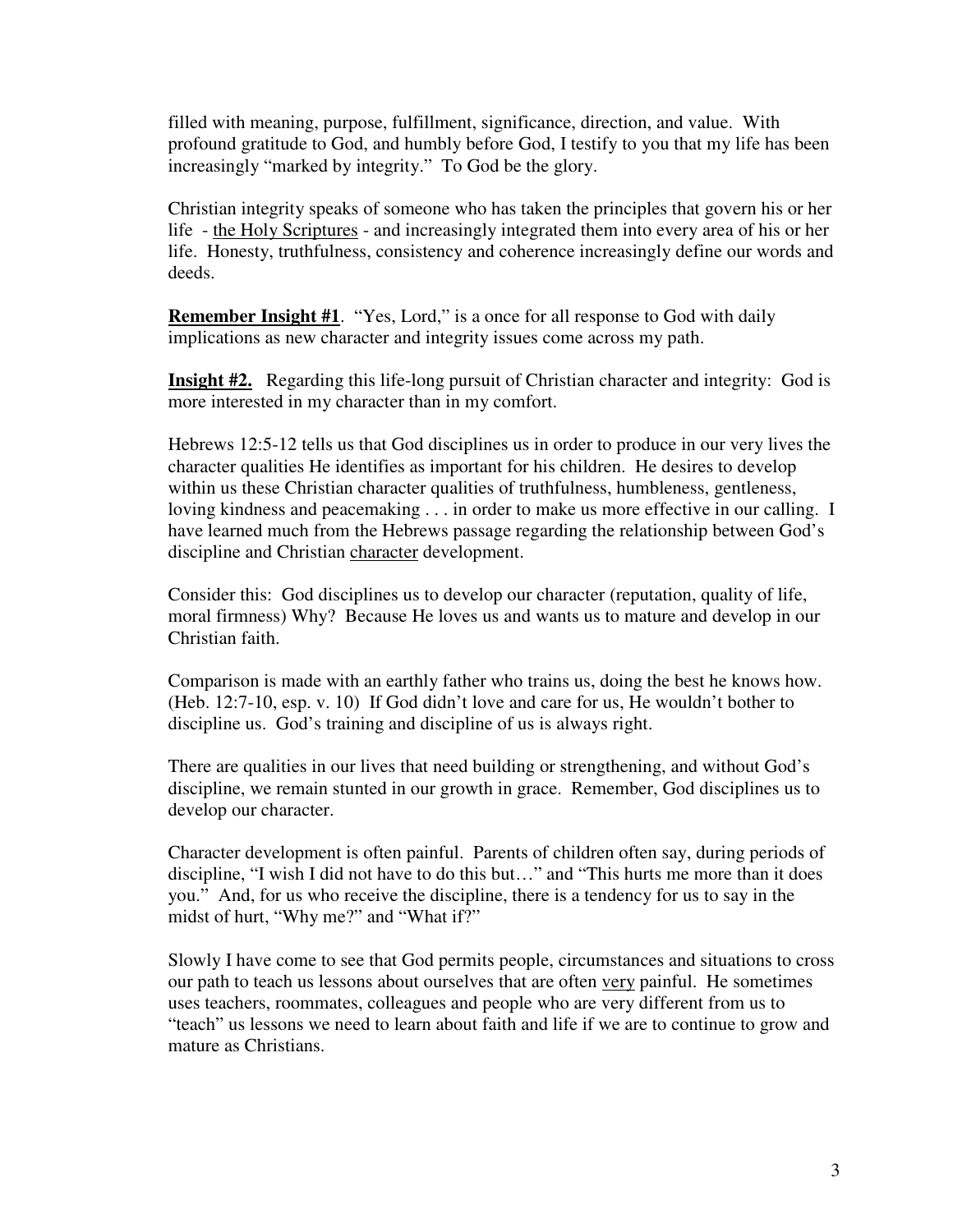In these very painful encounters, circumstances or situations, we are forced to deal with some Christian character qualities that would never be developed without these "painful" experiences.

As painful as it is at times, God uses people, circumstances or situations to "knock the props from under us" and lead us back to complete faith / radical trust in Jesus as Lord.

God disciplines us to train and develop us! He disciplines us to develop our character; and character development is often painful.

As we accept His discipline, we grow in grace and Christian character. What emerges is a "quiet spirit" or a "right spirit." Stated another way, God's discipline in our lives produces growth in harmony with others, and growth in holiness of life. What can I learn? and how can I change? become "growth-producing" questions for the maturing Christian

**Remember Insight #2**. God is more interested in our character than in our comfort.

In conclusion, let me ask you the questions referenced at the beginning of the sermon. "What do you want on your tombstone, and how do you want the first line of your obituary to read?

My dad, who was an alcoholic, became a Christian on his deathbed, and I'm glad he did. But what a tragedy to lose his life for nothing and to waste his life and die basically with very little. What a tragedy!

To think, that God took the eldest child of this alcoholic and, in his undergraduate years at a Christian College, spoke an eternal "yes, Lord" to the Triune God. And as a result of that response, and the character shaping experiences in my life, I have experienced far more meaning, purpose, significance, and fulfillment than I every dreamed possible. And God is not finished with me yet. I am still on the journey. God continues to unfold His plan and will for my life with blessings and surprises I could have never anticipated. And I am still maturing in my Christian faith and developing in Christian character.

I want my life to be "marked by INTEGRITY." Honesty, kindness, gentleness, compassion, peacemaker.

I pray that the MVNU values document, "For this We Stand," will assist you in developing the foundation for the values on which you stand as a Christian. Read and reread it. I ask faculty members to discuss it in class. Discuss the document in your dorms or apartments. Help us strengthen the document so it becomes a university-wide reference for personal and community integrity. Academic dishonesty is wrong, and Christian character is right for the follower of Christ. Help us know how to communicate these essentials more clearly on this campus. Spend time in your devotional life this school year reading and rereading the Sermon on the Mount in Matthew 5-7.